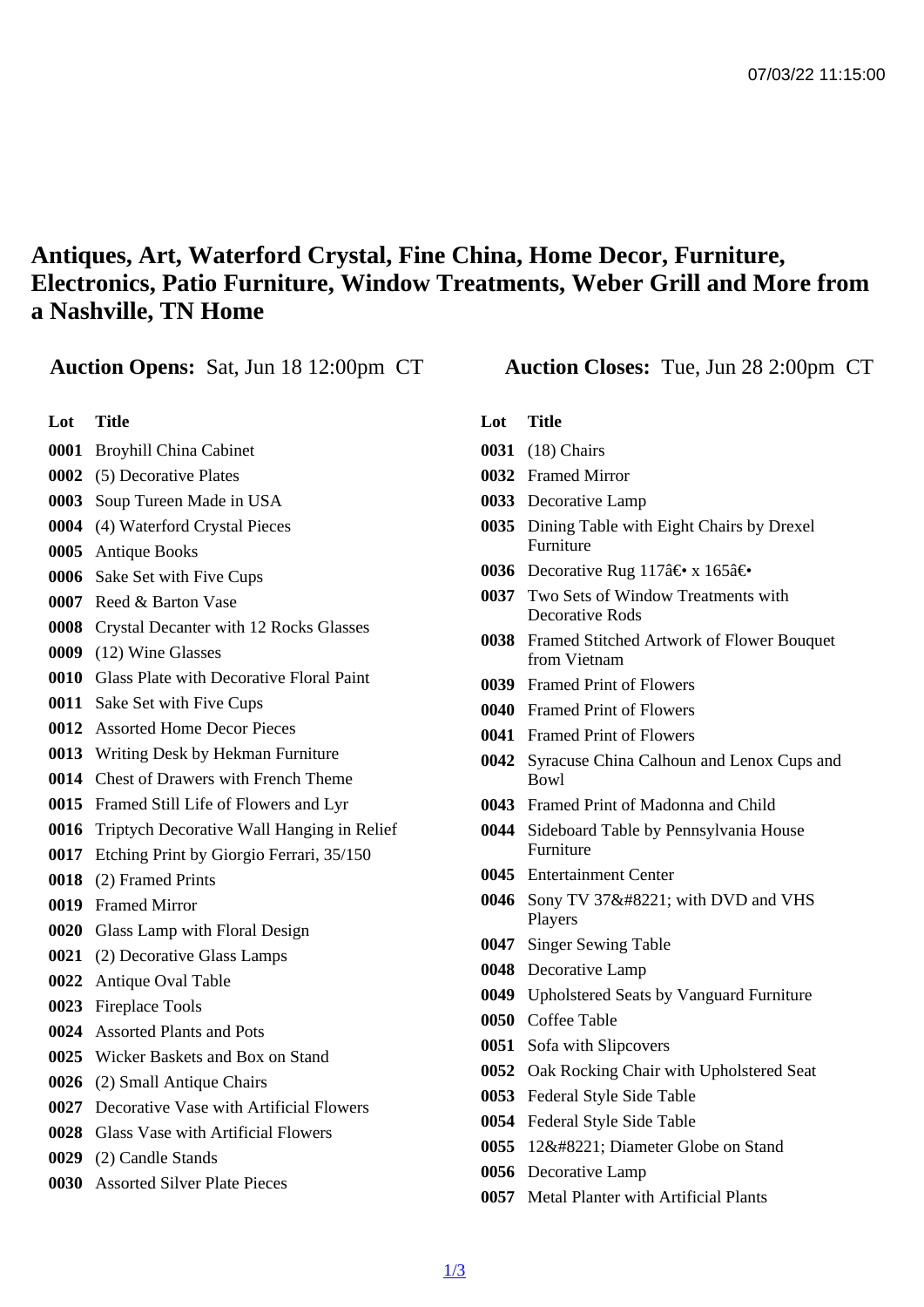## Lot Title

- Vintage Folding Chair with Cane Seating
- 0059 " Morning Glories " by Sheila Baldwin, 9/12
- Print of Flowers by Mary Hughes
- 0061 " Sunflower " Framed Print
- (3) Framed Pieces of Framed Artwork
- Antique Changing Table
- Framed Print of Girl Playing the Piano
- Kara Shah Karastan Wool Rug
- Caswell-Runyan Co. Cedar Chest
- VIntage Desk
- Roll Top Desk by Mt. Airy National
- Handmade Wood Sewing Box by Orleans Carpenters of Orleans, Mass
- Conair Steamer
- Victorian Antique Bed Frame
- Victorian Antique Chest with Mirror and Granite Top
- Victorian Antique Chest with Granite Top
- Vintage Chest
- Upholstered Loung with Side Table
- Vintage Brass Floor Lamp
- Framed Print of The Brook by Paul Cezanne
- Plaster Peach Wall Hanging
- Antique Bed Frame
- Antique Bed Frame
- Antique Side Table
- Antique Side Table
- (2) Decorative Lamps
- Vintage Desk
- Chest of Drawers
- Toy Chest
- Glass Display Case
- Print of Lady on Mould
- Framed Print of Flowers
- Handmade Ceramic Lamp
- Arm Chair with Footstool by Hill-Rom Company, Batesville, Indiana
- (2) Upholstered Dining Chairs
- Iron Patio Table with Six Chairs
- Weber 3-Burner Spirit Gas Grill
- Assorted Table Linens
- Decorative Plates
- (3) Vases
- Lot Title
- Wreath and Small Bouquet
- Stepping Stones in Yard